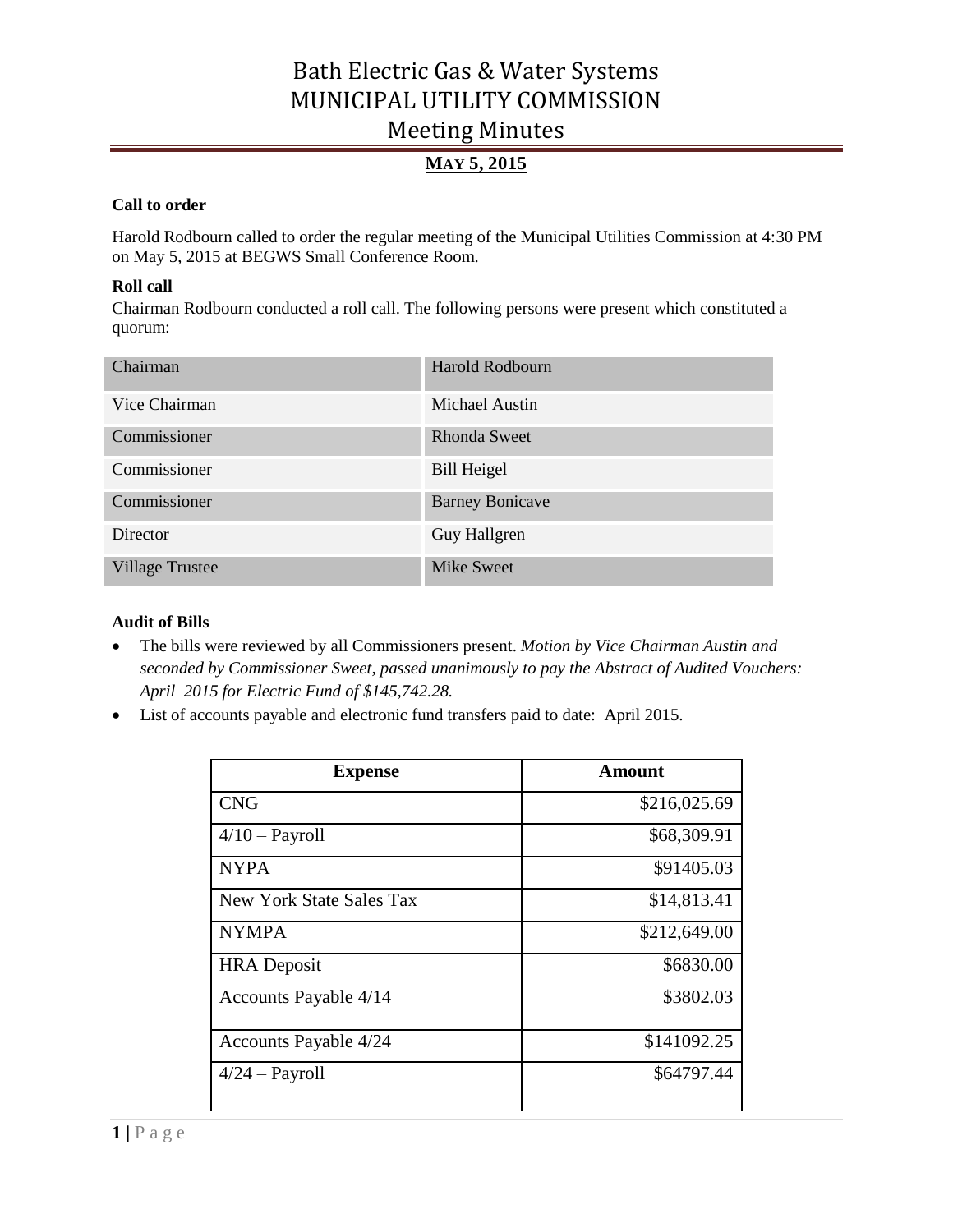# **MAY 5, 2015**

| <b>NYSEG</b> | \$127,242.00 |
|--------------|--------------|
|--------------|--------------|

### **Approval of minutes from last meeting**

Request by Vice Chairman Austin to change Call to Order to Vice Chairman Austin in April 2015 minutes. *Motion by Commissioner Bonicave and seconded by Vice Chairman Austin to accept pending the above listed changes for April 2015. Passed unanimously.* 

# **Petitions and Communications Supervisors Reports Accounting/Commercial Office/Meter Reading**

- During the month BEGWS Accounting Staff submitted a 2015-2016 budget to the Director.
- Updated the 2014-2015 projected to budget variance report.
- The Bonadio Group has scheduled to begin the annual audit at BEGWS on September  $14<sup>th</sup>$ .
- Completed a survey for the AWWA pertaining to salaries.
- The Commercial Office employees received numerous calls from customers who did not receive bills. It was discovered that the Post Office had lost an entire cycle of bills. Most bills were never delivered and some were delivered weeks after being sent. The Post Office was looking into the cause of the incident.
- On April 28<sup>th</sup> Meter Reader, Connie Frankel announced her retirement effective June  $25^{\text{th}}$ . Connie has been a dedicated employee for over 25 years, her knowledge will be greatly missed.
- During the month of April \$87,965.49 was spent on the Electric Upgrade Project, primarily for retainage for contractor work and expenditures for bonding.
- One QRS case of customer complaints was filed with the NYS PSC during the month of April against BEGWS.
- Month to date 7,447 meters have been read out of a possible 8,329. This is an 89.5% reading rate so far this month, with 741 meters still scheduled to be read. Percentage of meters not read by department are: Electric 5.5%, Gas 15.4%, & Water 16.1%. The primary reason for not getting a read is no coverage when a Meter Reader is off and a lack of access to the meter is another contributing factor.
- Currently we have 976 electric meters being read by radio. This is about 22% of our electric meter population. We currently have 251 Direct Withdrawal customers and 216 E-Bill customers.

Jim Housworth – Accounting Supervisor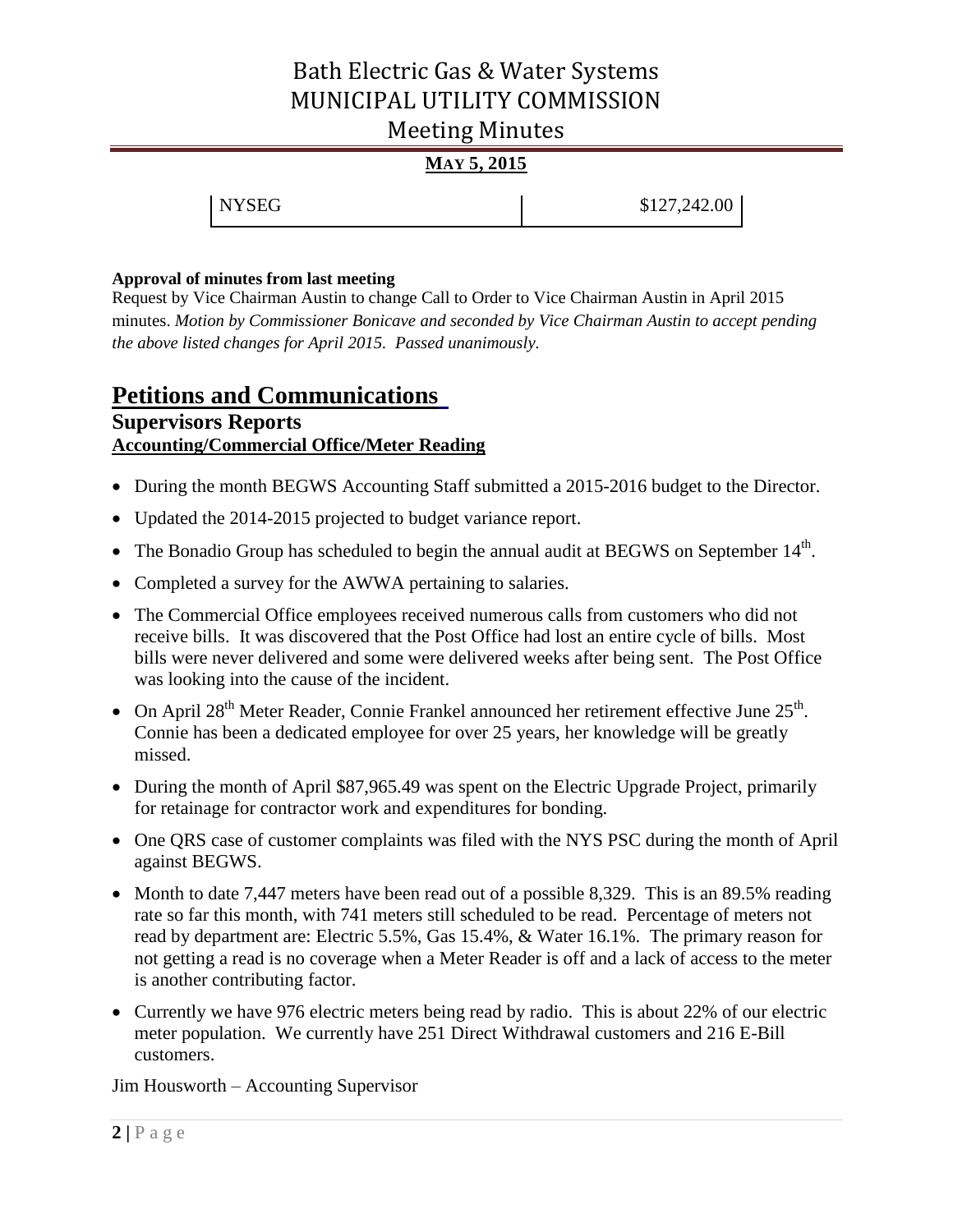# **MAY 5, 2015**

## **Electric Line Department**

- Repaired several street lights
- Worked on the meter test program
- Removed 4 trees for the County Highway Dept.
- Continued work on the conversion, setting 13 poles on Pine, Howell and West Steuben. Also ran new 3 phase wire from Howell to the alley behind Liberty street to remove the old copper.
- Repaired 2 more URD breaks on the Exit 39 lights
- Responded to a callout on Cruger St.
- Evan Green attended his first Apprentice Lineworker class on 4/14-17
- We are down one bucket as it was damaged from backing into a low hanging tree. Repair is expected the first week in May.

Mark Hawk – Electric Line Supervisor

## **Service Department**

- Investigated 12 gas odor complaints
- Investigated 1 CO Complaint
- Changed out 20 Gas Meters
- Completely tore down and rebuilt and installed 2 new regulators along with the HP Regulators replaced in February, also painted regulator station.
- Assembled work stations for Jordan and Kris's new office.
- Performed inspection and maintenance on Distribution Regulator Reliefs (oil seals)
- Rechecked pending gas leak

Steve Larsen – Service Department Supervisor

## **Underground Line Maintenance Department**

- Repaired gas main at 81 Geneva St
- Currently doing bacteriological testing for Steuben County Fairgrounds
- Preparing the Annual Water Quality Report to be submitted to DOH
- Water: Repaired main break on Howell St (circumferal)
- Installing water service for Bluegill Farms for Heifer barn
- Sewer: Flushed main on West Morris St (Burger Alley)
- Inspected two sewer services after repair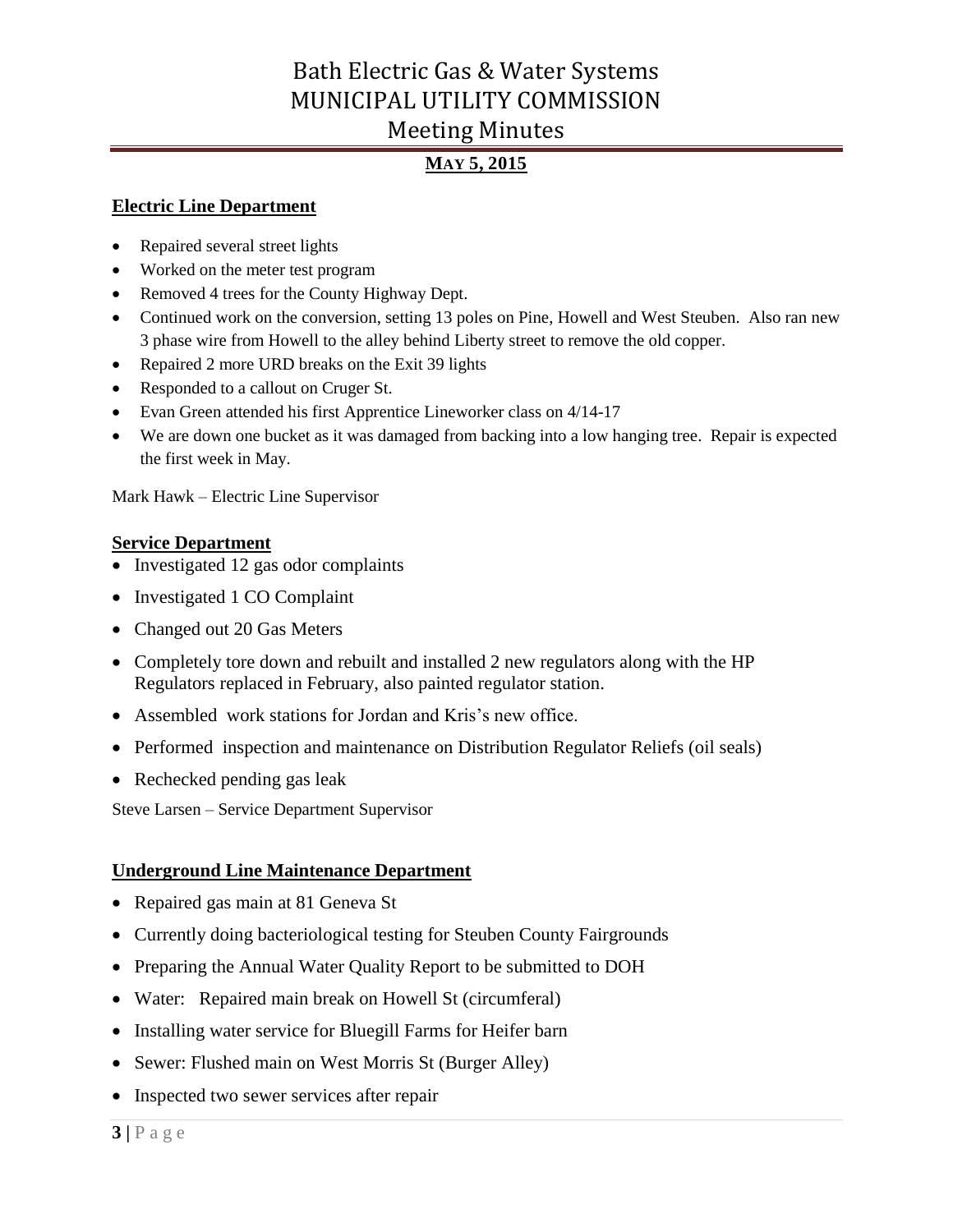# **MAY 5, 2015**

- Making repairs to Chlorine distribution at Well#8 and Well#4
- Have done many Dig Safely Requests
- Planted trees for Arbor Day !

Andrew Burdin – Asst. UGLM Supervisor

## **Sewer plant**

- Daily lab test & regular maintenance
- Pressed 33,200 gals of sludge for Village of Waverly
- Shut down and unplugged #2 primary effluent pump 10 times
- Replaced #1 primary effluent pump with new Chicago pump model VPM-OS6. Equipment cost of \$19,000+ was expended from the capital reserve fund.
- Repaired and drained to cells of the aerobic digester to get all 4 cells back up and running
- Drained primary clarifier tank in preparation for the repair of chains and flights
- Drained , cleaned and refilled Final Tank

Royce Hoad – WWTP Supervisor

# **Review of NY Prize Application**

BEGWS was awarded \$100,000 for a feasibility study on April  $17<sup>th</sup>$ . We are one 3 municipalities in upstate NY The monies will be used to have Wildan Energy Solutions perform a feasibility study for deploying Smartgrid in the Village and Towns of Bath. The feasibility study will be submitted with the goal of being awarded \$1,000,000 for engineering.

## **Supervisor and Leadership Training**

All supervisors and assistant supervisors will be receiving supervisor training. This training started May 5. Mike McDonald a Corning Inc. trainer and facilitator will be providing this training.

# **Accounting**

## Sewer Rate Increase Request

BEGWS requests a 6% sewer rate increase to offset increased cost of operations as well as the loss of revenues from industrial customers.

Below is a history of sewer rates:

No increase from 4/1/92 to 5/1/10. 18 years.

In 2010 it was determined that a 30% increase was needed for the sewer department to breakeven on operations vs. revenues.

The Village Board decided to raise rates 15% and review annually.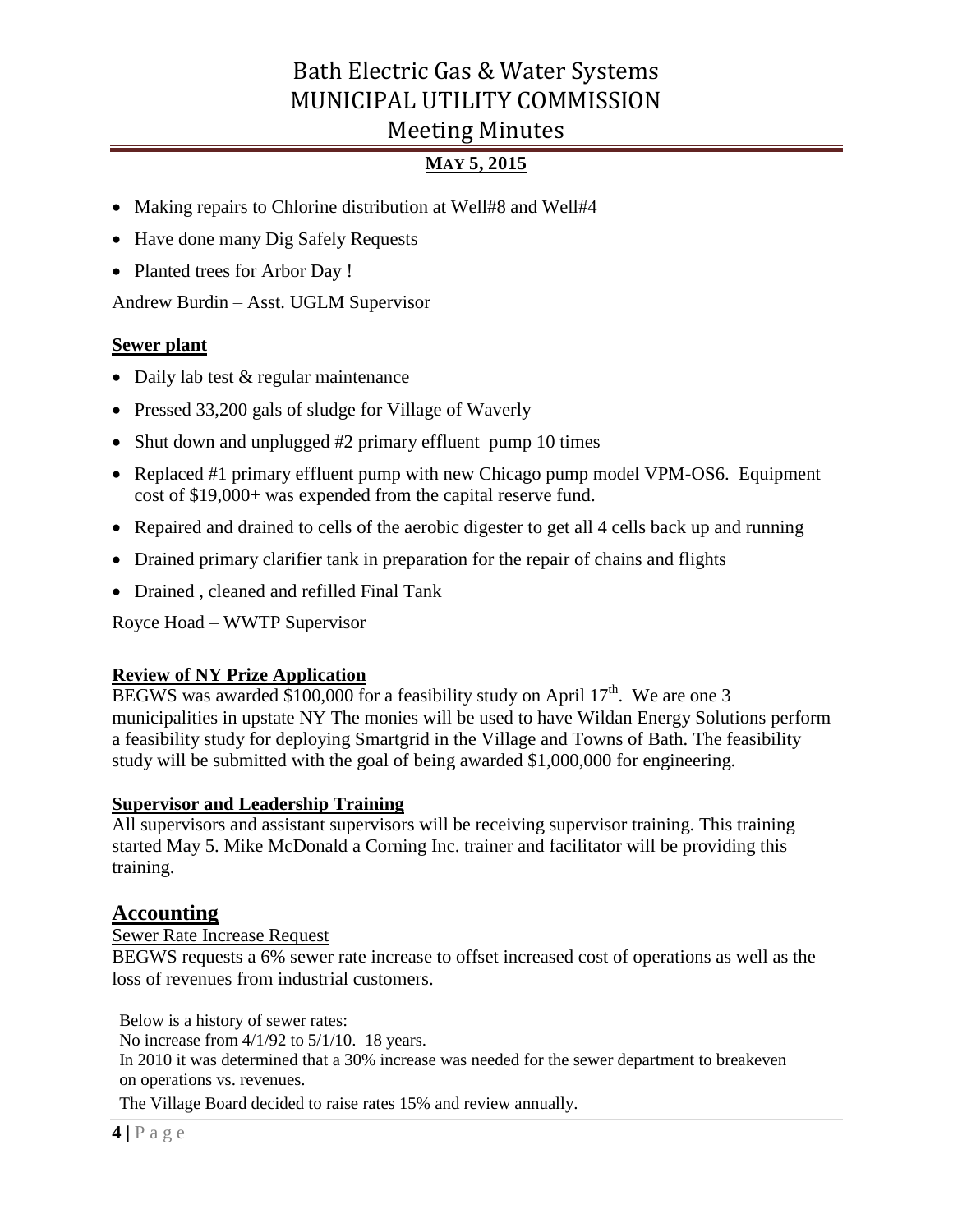# **MAY 5, 2015**

The rates were increased as follows:

| 5/1/2010            | 15% |                                                      |
|---------------------|-----|------------------------------------------------------|
| 6/1/2011            | 20% |                                                      |
| 6/1/2012            | 15% |                                                      |
|                     |     | $6/1/2013$ 15% Plus Increase in sewer unit of \$1.25 |
| $7/1/2014$ 12.5%    |     |                                                      |
| Proposed $7/1/2015$ | 6%  |                                                      |

Reasons for rate increase request:

- The Chesapeake Bay Regulations and subsequent SPEDES permit require BEGWS WWTP reduce nitrogen and phosphorous emissions. This reduction has required the installation of process equipment to achieve the new lower limits. The chemical cost alone for doing so is \$67,200.
- Increase Utility Costs approximately \$50,000
- Health Insurance rate increase of 12%, approximately \$21,000
- Loss of Philips as a large sewer customer Approximately 4.5% of Sewer Sales
- Reduction in usage at VA Approximately \$20,000 reduction in sales annually

Motion by Commissioner Bonicave to forward rate request to the Village Board for approval. Motion seconded by Vice Chairman Austin. Approval unanimous.

MGP Site Cleanup – GEI has been contacted. GEI will submit a proposed site evaluation for review and BEGWS will write an RFQ to get the ball rolling.

## Cycled Tree Trimming Program

Bid documents were received from two tree trim contractors after advertising legal notice in the local papers. Bids were below projected budget for 2015-2016. In addition Director Hallgren and Mrs. Bushnell met with Mr. Steven Bates to design and draft a work plan for landscaping at the Fairview Substation. Collins Tree Trimming provided a design, scope of work and estimate of \$15,000 to accomplish the landscaping.

## Spruce Up Project

Demolition of the office open area has commenced. Carpets, conference rooms chairs and tables have been ordered. The accountants have been relocated to the former large conference room.

## RRH

- BEGWS has been approached by Kraft to create a proposal to convey their waste by products to the BEGWS plant. The benefit to BEGWS would be in increased energy production through the use of the waste by-product. The plants energy production capacity would then increase.
- BEGWS requests authorization to fund detailed engineering for the RRH upgrades*. Motion by Vice Chairman Austin to approve engineering spending in the amount of \$\$1,377,000. Commissioner Heigel seconds motion. Approval unanimous.*